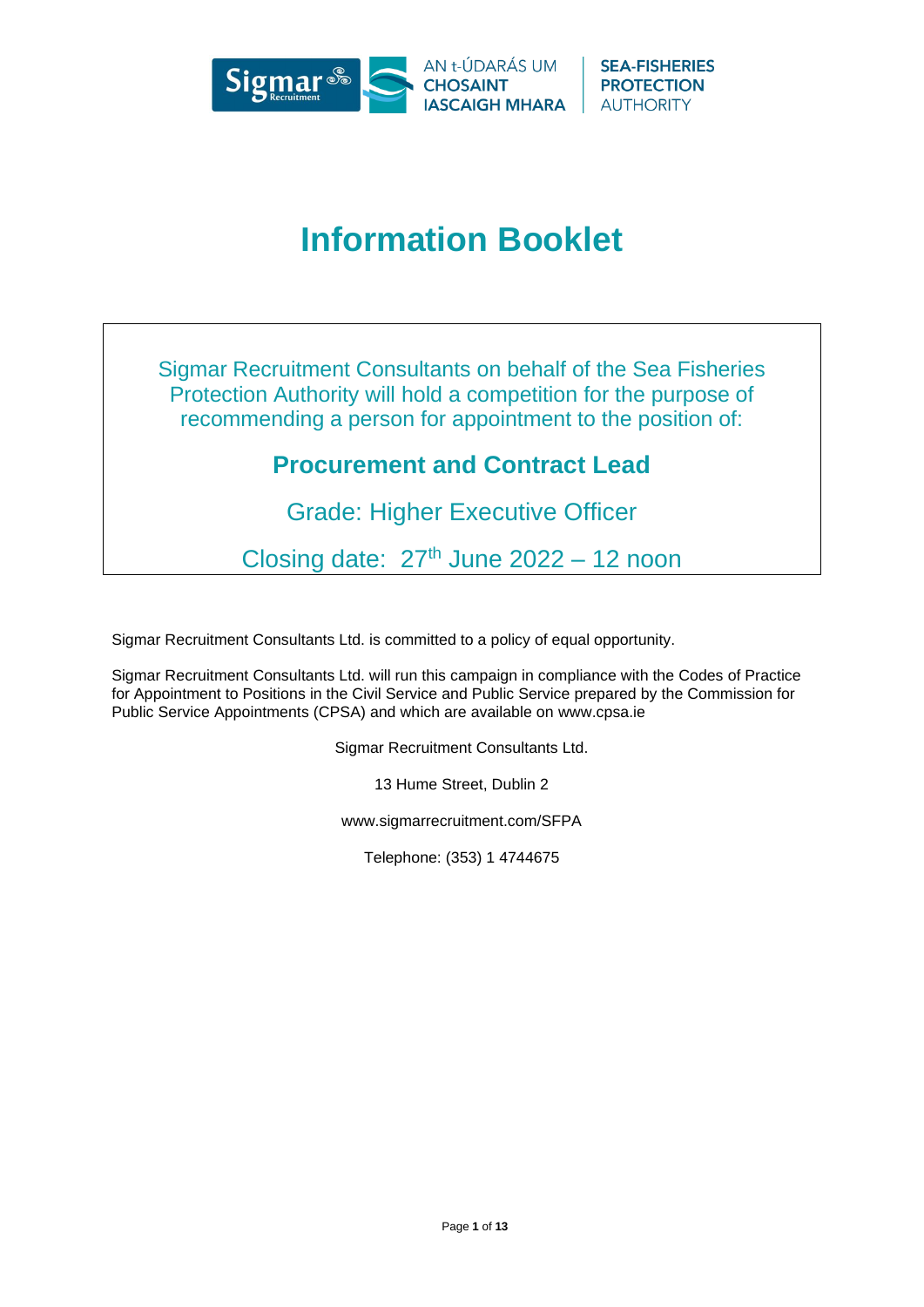

| <b>Title</b>        | <b>Procurement and Contract Lead</b>      |
|---------------------|-------------------------------------------|
| <b>Employer</b>     | Sea Fisheries Protection Authority        |
| <b>Salary</b>       | €50,848 (entry level)                     |
| <b>Level</b>        | Higher Executive Officer (Standard Scale) |
| <b>Location</b>     | Clonakilty, Co. Cork                      |
| <b>Closing date</b> | $27th$ June 2022 - 12 noon                |

# **SFPA Background:**

In accordance with Statutory Instrument No 376 of 2006 the Sea-Fisheries Protection Authority was established on the 1st of January 2007 as was provided for by the Sea-Fisheries and Maritime Jurisdiction Act 2006 (No. 8 of 2006). The Authority is independent in the exercise of its functions. The SFPA carries out a wide range of functions related to Sea-Fisheries conservation and Seafood Safety law including seafood consignment export certification, food operator business approval and registration, product approval and supporting the good reputation of Ireland's seafood industry through the implementation of Seafood safety legislation. The SFPA also performs a key role in shellfish sampling to support the production of safe shellfish by the Irish shellfish industry. The SFPA has a central role in the enforcement and verification of compliance with Sea-Fisheries legislation.

# **Principal Functions of the SFPA:**

- To secure efficient and effective enforcement of sea-fisheries law and food safety law
- To promote compliance with and deter contraventions of sea-fisheries law and food safety law
- To detect contraventions of sea-fisheries law and food safety law
- To provide information to the sea-fisheries and seafood sectors on sea-fisheries law and food safety law and relevant matters within the remit of the Authority, through the Consultative Committee established under section 48 of the above Act or by any other means it considers appropriate
- To advise the Minister in relation to policy on effective implementation of sea-fisheries law and food safety law
- To provide assistance and information to the Minister in relation to the remit of the Authority
- To collect and report data in relation to sea-fisheries and food safety as required by the Minister and under Community law
- To represent or assist in the representation of the State at national, Community and international for a as requested by the Minister; and
- To engage in any other activities relating to the functions of the Authority as may be approved of by the Minister

# **Role Summary:**

The Sea Fisheries Protection Authority (SFPA) is seeking to recruit an appropriately qualified and experienced Procurement and Contract Lead to undertake its procurement and contract management functions. The overall purpose of the role will be to provide procurement expertise and leadership across all business units of the SFPA.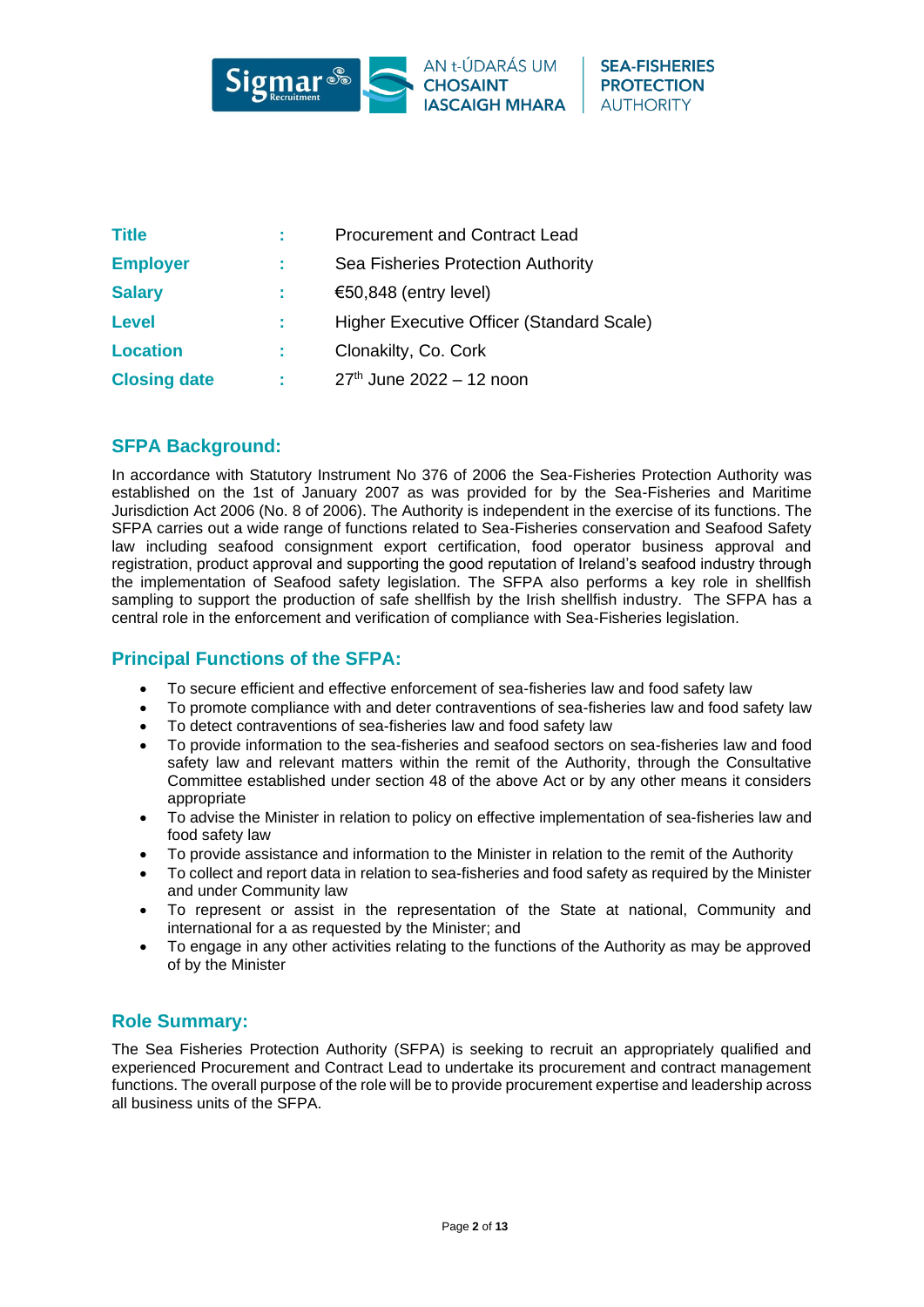

The Procurement and Contract Lead will manage and run the competitive tendering of supplies, services and works. The successful candidate will have significant experience providing procurement advice, project and contract management services and project delivery.

# **Key Duties & Responsibilities:**

• Lead and manage the end-to-end procurement contracts process and provide specialist advice and technical knowledge in completing and managing all aspects of putting contracts in place with budget holders/project managers. For example:

Interpretation of contracts and providing guidance on terms & conditions of the contracts and contractual responsibilities.

Review contracts and tender submissions prior to issuing and signing of procurement documents and contracts.

- Delivery of the SFPA procurement plan and non-pay and capital procurement projects.
- Ensure SFPA achieves value for money and enters into contracts which offer the most economically advantageous outcome.
- Carry out ongoing risk analysis and management of SFPA procurement and expenditure activities to highlight trends, patterns and exposure to risk.
- Responsible for continuous improvement of systems and processes and ensuring the procurement of all goods / services is in accordance with the organisation's procurement policies and procedures.
- Develop, implement and maintain relevant best practice procedures and governance standards for effective procurement and contract management.
- Undertake data analysis, cost / benefit analysis, report against Key Performance Indicators and produce management information for business unit managers and stakeholders in procurement and contract management.
- Establish and manage expenditure category procurement plans.
- Maintain and update SFPA contract register including OGP framework agreements.
- Actively support and advise business unit mangers / project requirements lead throughout the procurement process.
- Provide active training, support and learning and development to business units in relation to procurement through talks, workshops, and other awareness raising initiatives.
- Management and coordination of the procurement function on a day-to-day basis.
- Support and assist the wider Finance team to resolve queries relating to procurement.
- Ensure financial transactions reflect contract commitments and necessary controls are in place to monitor supplier performance against contracts.
- Develop and maintain effective stakeholder relationships.
- Assistance with month end and year end procedures and internal and external audit requirements.
- To work efficiently and productively in a multi-task environment on a daily basis.
- Identify and analyse problems using sound judgment to effectively resolve issues.
- Deal with finance related queries in a timely manner.
- Ad hoc procurement related activities as assigned.

# **Essential Entry Requirements:**

Candidates must meet the following essential requirements prior to the closing date of the competition:

• At least 2 years' relevant experience in a similar role with demonstrable evidence of success in procurement and purchasing.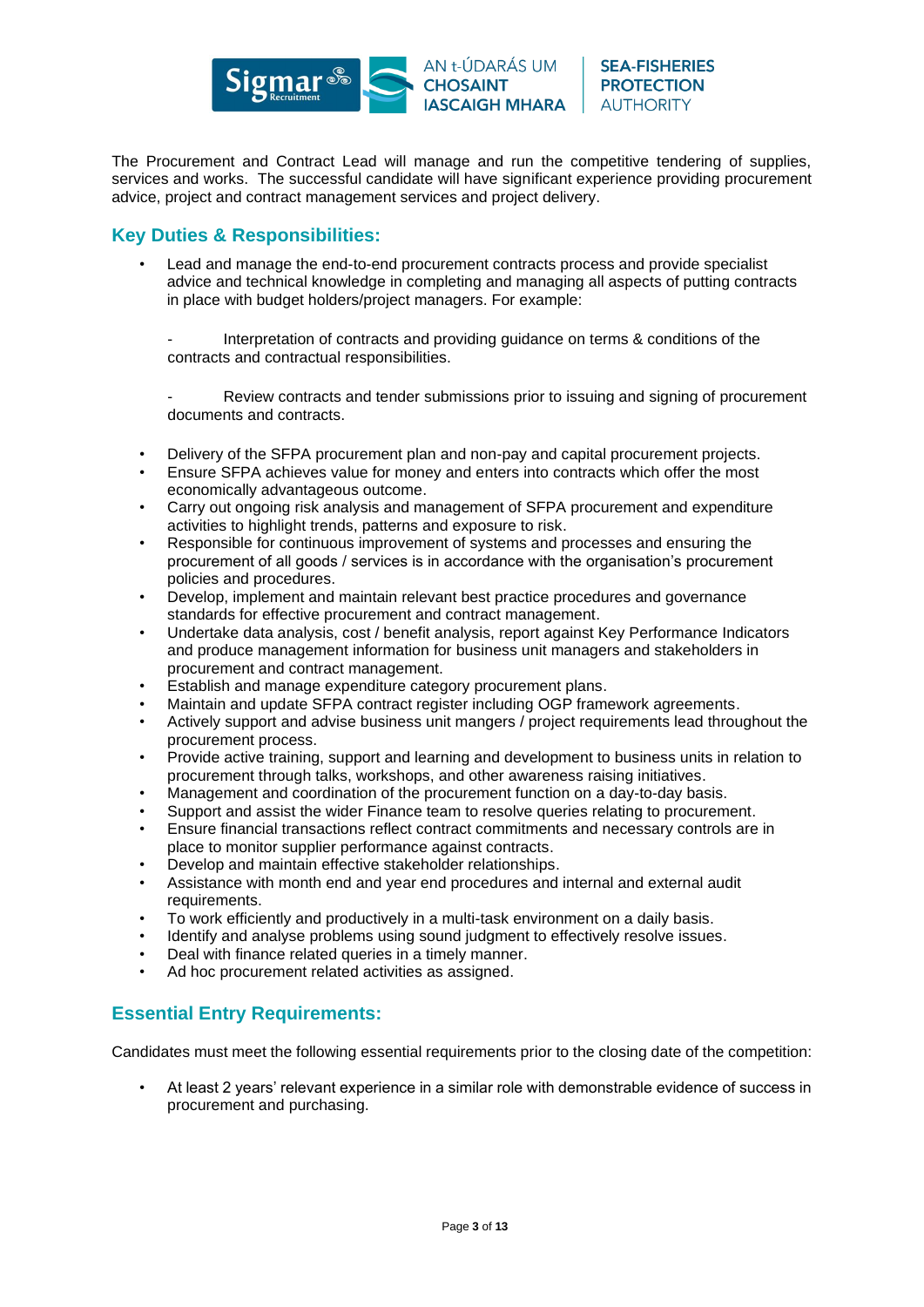

- Hold a relevant third level qualification of at least level 7.
- IT skills, strong proficiency in Microsoft Office, and eTenders platform.
- Ability to work well under pressure, on own initiative and as a part of team.
- Analytical skills and evidence of systematic approach.
- Experience drafting, negotiating and managing contracts including knowledge of Contract Law.

#### Desirable entry requirements

- Relevant qualification in the area of procurement.
- Public sector procurement experience, while an advantage, is not essential.

In addition to the minimum qualification entry requirements candidates must also have:

- An approach to work that is proactive and self-directed
- Experience working in systems/processes led environments
- Fluent spoken and written English

*Note:* This job description should be regarded as an outline of the major areas of accountability at HEO Grade at the present time and will be reviewed and assessed on an ongoing basis. The duties and responsibilities may change as the role evolves.

Job Revision:

This job description is subject to periodic revision following discussion with the post-holder in order to meet future developments of the Sea Fisheries Protection Authority. It may include any other duties and responsibilities as determined by the Authority.

# **Key Competencies for Effective Performance at this Grade:**

Applicants must demonstrate, by reference to specific achievements in their career to date, that they possess the qualities, skills and knowledge required for the role of Higher Executive Officer as identified in the 'Requirements' above and the Higher Executive Officer Competencies below:

#### 1. Team Leadership

- Works with the team to facilitate high performance, developing clear and realistic objectives and addressing performance issues if they arise
- Provides clear information and advice as to what is required of the team
- Strives to develop and implement new ways of working effectively to meet objectives
- Leads the team by example, coaching and supporting individuals as required
- Places high importance on staff development, training and maximising skills and capacity of team.
- Is flexible and willing to adapt, positively contributing to the implementation of change

#### 2. Judgement, Analysis and Decision Making

- Gathers and analyses information from relevant sources, whether financial, numerical or otherwise weighing up a range of critical factors
- Takes account of any broader issues, agendas, sensitivities and related implications when making decisions
- Uses previous knowledge and experience in order to guide decisions
- Uses judgement to make sound decisions with a well-reasoned rationale and stands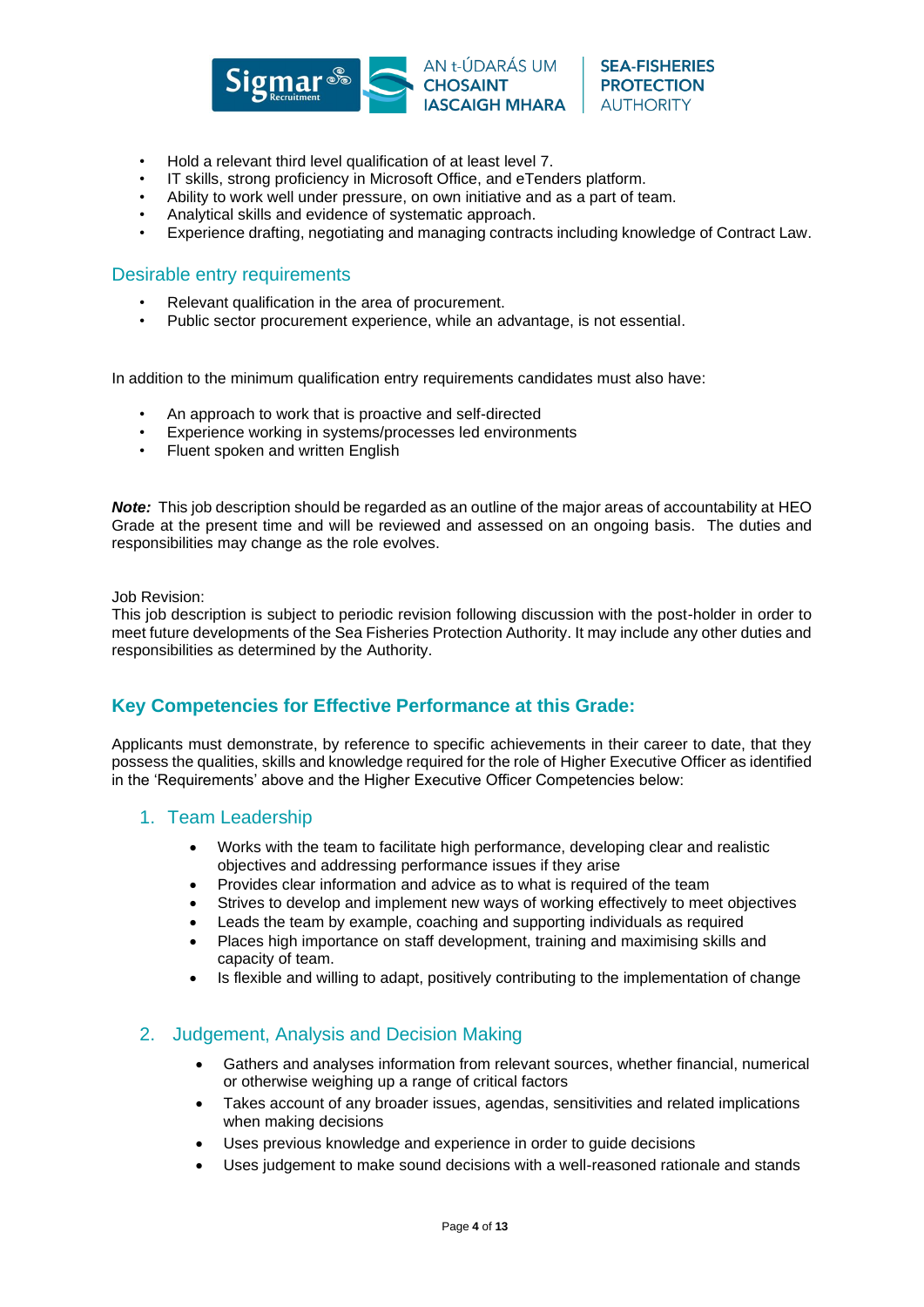

by these

• Puts forward solutions to address problems.

# 3. Management and Delivery of Results

- Takes responsibility and is accountable for the delivery of agree objectives
- Successfully managers a range of different projects and work activities at the same time
- Structures and organises their own and others work effectively.
- Is logical and pragmatic in approach, delivering the best possible results with the resources available
- Delegates work effectively, providing clear information and evidence as to what is required
- Proactively identifies areas for improvement and develops practical suggestions for their implementation
- Demonstrates enthusiasm for new developments/changing work practices and strives to implement these changes effectively
- Applies appropriate system/processes to enable quality checking of all activities and outputs
- Practices and promotes a strong focus on delivering high quality customer service, for internal and external customers

# 4. Interpersonal and Communication Skills

- Builds and maintains contact with colleagues and other stakeholders to assist in performing role
- Act as an effective link between staff and senior management
- Encourages open and constructive discussions around work issues
- Projects conviction, gaining buy-in by outlining relevant information and selling the benefits
- Treats other with diplomacy, tact, courtesy and respect even in challenging circumstances
- Presents information clearly, concisely, and confidently when speaking and in writing
- Collaborates and supports colleagues to achieve organisational goals

#### 5. Drive and Commitment to Public Service Values

- Strives to perform at a high level, investing significant energy to achieve agreed objectives
- Demonstrates resilient in the face of challenging circumstances and high demands
- Is personally trustworthy and can be relied upon
- Ensure that customers are at the heart of all services provided
- Upholds high standards of honestly, ethics and integrity

# 6. Specialist Knowledge, Expertise and Self Development

- Has a clear understanding of the roles, objectives and targets of self and team and how they fit into the work of the unit and Department/Organisation and effectively communicates this to others
- Has high levels of expertise and broad Public Sector knowledge relevant to his/her area of work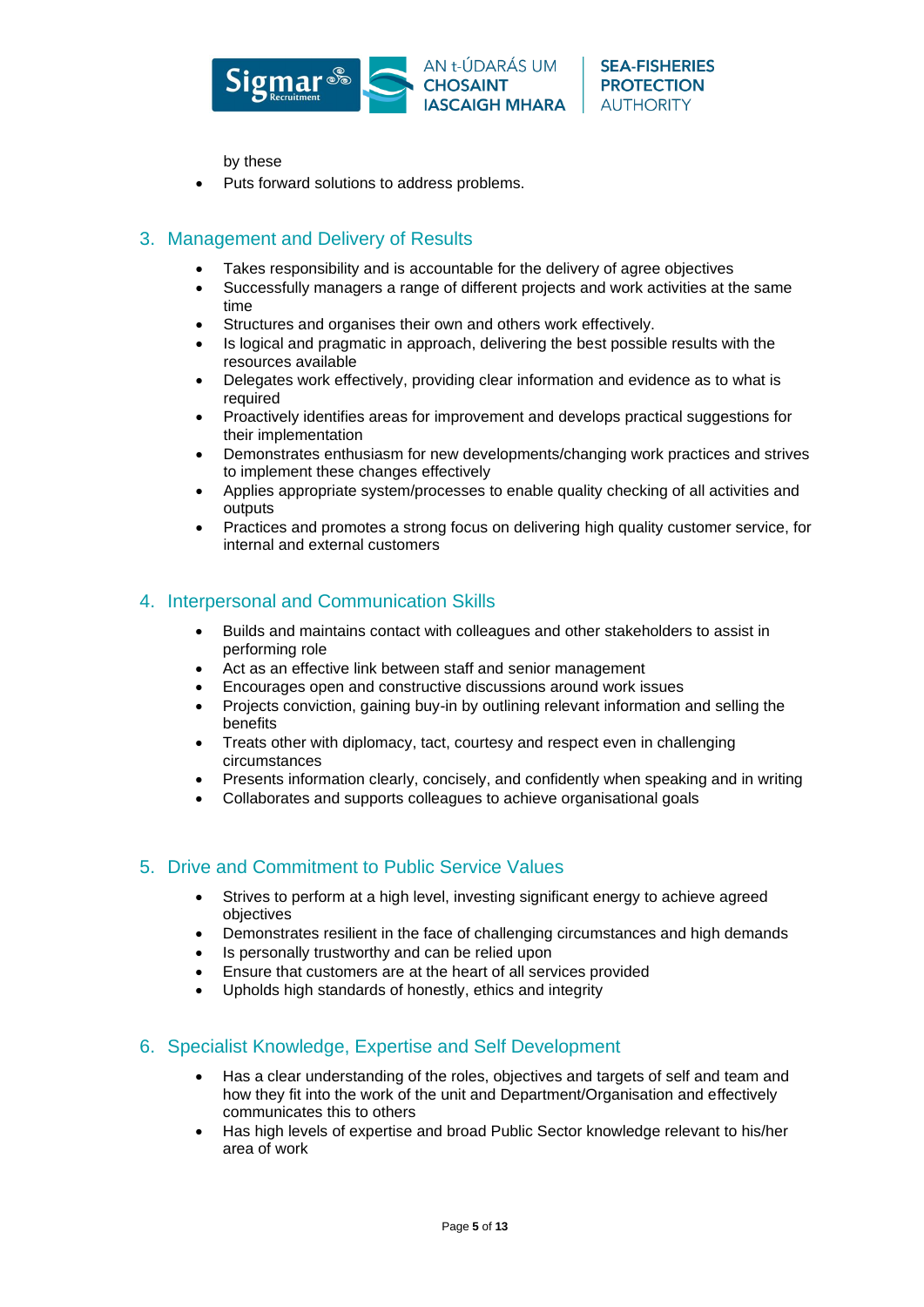

**SEA-FISHERIES** 

**PROTECTION** 

**AUTHORITY** 

• Focuses on self-development, striving to improve performance

It is an absolute requirement that candidates declare any potential conflict of interest at the application stage of the recruitment process. Failure to declare such conflicts of interest which later come to light may result in the candidate being disqualified from the competition or, if the candidate is offered and takes up a role with the SFPA on the basis of misleading information may result in immediate dismissal from the SFPA

#### **Conditions of Service General:**

This appointment is to the Higher Executive Officer grade on a permanent contract and is subject to the Civil Service Regulations Acts 1956 to 2005, the Public Service Management (Recruitment and Appointments) Act 2004, the Sea-Fisheries and Maritime Jurisdiction Act 2006 (No. 8 of 2006) and any other Act for the time being in force relating to the Civil or Public Service.

| <b>Point of Scale</b> | <b>Salary</b> |
|-----------------------|---------------|
|                       | €50,848       |
| $\overline{2}$        | €52,334       |
| 3                     | €53,817       |
| 4                     | €55,300       |
| 5                     | €56,788       |
| 6                     | €58,271       |
| 7 (NMax)              | €59,756       |
| LSI <sub>1</sub>      | €61,899       |
| LSI <sub>2</sub>      | €64.038       |

# Higher Executive Officers (PPC) as of 1st February 2022

The remuneration shall be deemed to accrue from day-to-day and be payable by equal two-weekly instalments on the agreed day of every two weeks in arrears by bank credit transfer.

#### Important Note:

Circular 08/2019 sets out reformed arrangements applying to starting pay and to how existing public servants are treated when promoted in line with Government pay policy.

Subject to satisfactory performance, increments may be payable in line with current Government Policy. (See Haddington Road Agreement paragraph 2.19 for recent changes.)

#### Tenure:

This is a permanent position. The appointee will be required to serve a 12-month probationary period.

#### Location:

The appointee for this role will be based in SFPA, Clonakilty. Meetings may take place at locations around Ireland. When absent from home and place of employment on official duty, the appointee will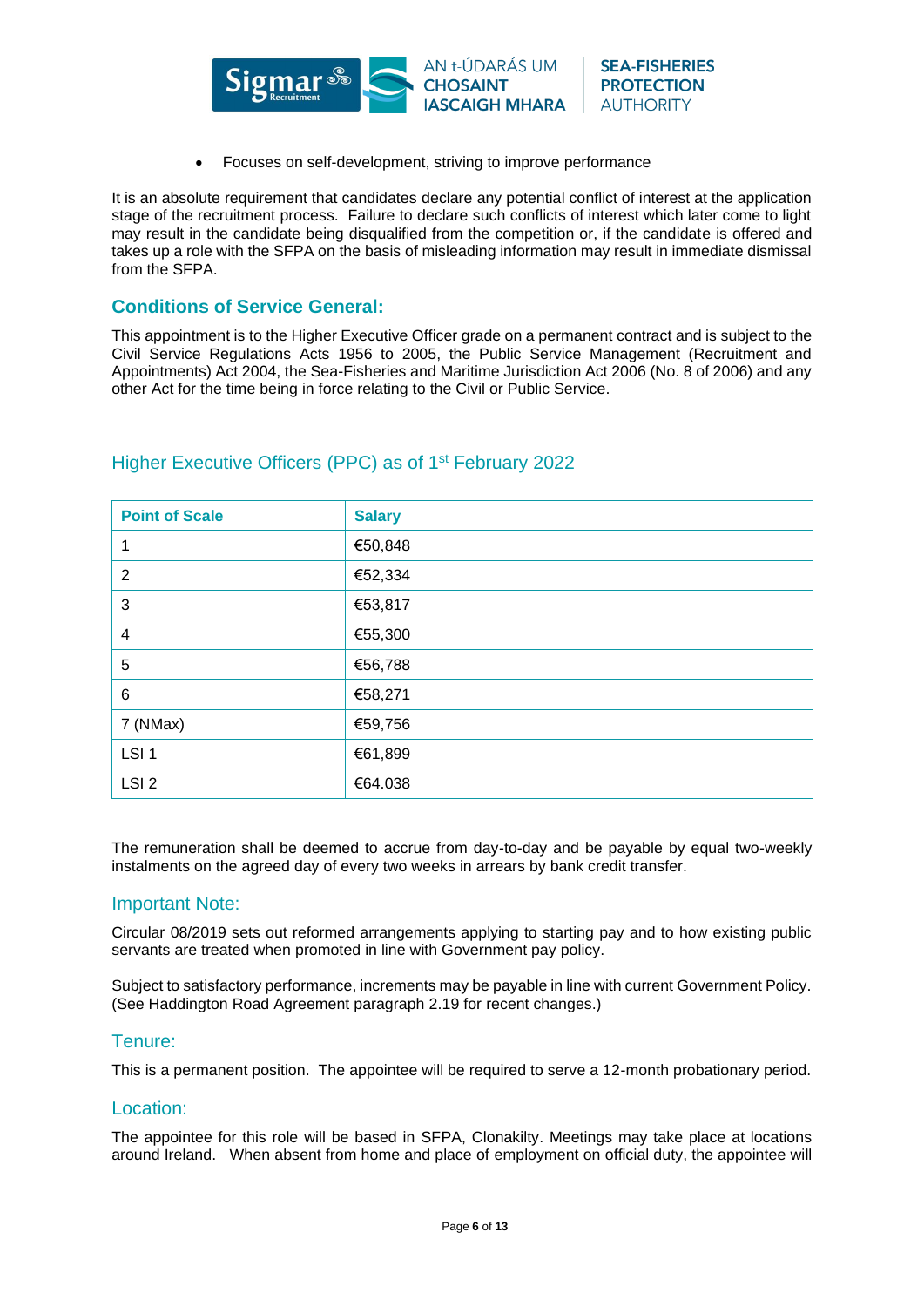

be paid appropriate travelling expenses and subsistence allowances, subject to normal civil service regulations/public sector regulations. In line with the Remote Working Strategy, the SFPA will be implementing a Blended Working Policy in 2022, which will facilitate a proportion of remote working.

#### Hours of attendance:

Hours of attendance will amount to not less than 43.25 hours gross (43 hrs and 15 mins) and 37 hrs net per week. The appointee will be required to work such additional hours from time to time as may be reasonable and necessary for the proper performance of his/her duties subject to the limits set down in the working time regulations.

#### Rest Periods:

The terms of the Organisation of Working Time Act, 1997 will apply to this appointment.

#### Annual Leave:

In addition to the standard public holidays, the annual leave for this position is minimum 29 days per annum, rising to 30 after 5 years' service, subject to the individual's previous entitlements.

#### Sick Leave:

Pay during properly certified sick absence, provided there is no evidence of permanent disability for service, will apply on a pro-rata basis, in accordance with the provisions of the sick leave circulars.

#### PRSI:

Officers who will be paying Class A rate of PRSI will be required to sign a mandate authorising the Department of Social Protection to pay any benefits due under the Social Welfare Acts directly to the SFPA. Payment during illness will be subject to the officer

making the necessary claims for social insurance benefit to the Department of Social Protection within the required time limits.

#### Outside Employment:

The position is whole time and the officer may not engage in private practice or be connected with any outside business, which would interfere with the performance of official duties.

#### Superannuation and Retirement:

The successful candidate will be offered the appropriate superannuation terms and conditions as prevailing in the SFPA at the time of being offered an appointment. In general, and except for candidates who have worked in a pensionable (non-single scheme terms) public service job in the 26 weeks prior to appointment (see paragraph d below), this means being offered appointment based on membership of the Single Public Service Pension Scheme ("Single Scheme"). Key provisions attaching to membership of the Single Scheme are as follows:

Pensionable Age:

The minimum age at which pension is payable is 66 (rising to 67 and 68) in line with State Pension age changes.

- **a) Retirement Age:** will be determined in accordance with the relevant government Departmental circulars.
- **b) Pension Abatement**
- If the appointee was previously employed in the Civil Service and is in receipt of a pension from the Civil Service normal abatement rules will apply. However, if the appointee was previously employed in the Civil Service and awarded a pension under voluntary early retirement arrangements (other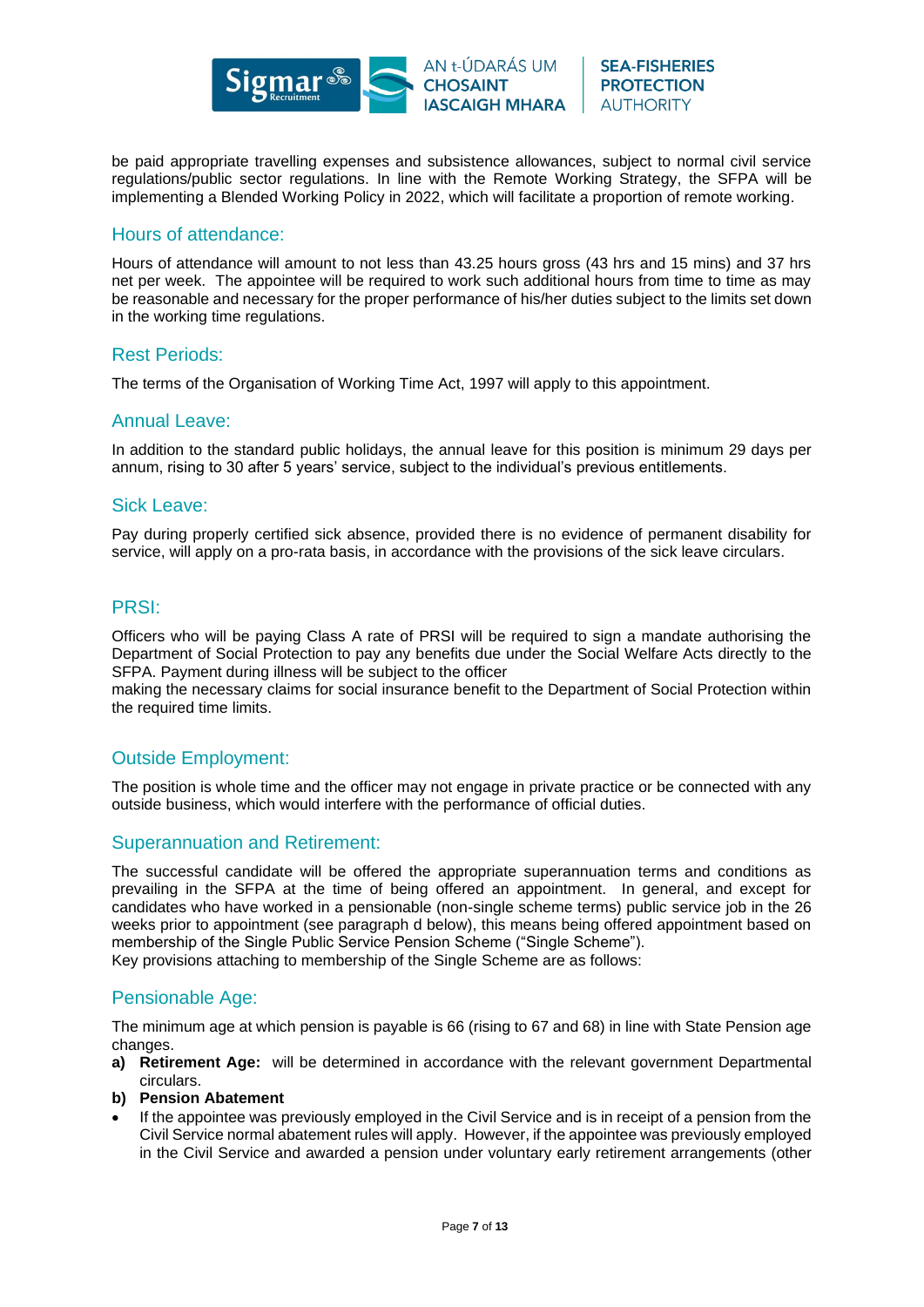

**SEA-FISHERIES PROTECTION AUTHORITY** 

than the Incentivised Scheme of Early Retirement (ISER) or the Department of Health Circular 7/2010 VER/VRS which, as indicated above, renders a person ineligible for the competition) the entitlement to that pension will cease with effect from the date of reappointment. Special arrangements will, however, be made for the reckoning of previous service given by the appointee for the purpose of any future superannuation award for which the appointee may be eligible.

- If the appointee was previously employed in the Civil Service or in the Public Service please note that the Public Service Pensions (Single Scheme and Other Provisions) Act 2012 includes a provision which extends abatement of pension for all Civil and Public Servants who are re-employed where a Public Service pension is in payment. This provision to apply abatement across the wider public service came into effect on 1 November 2012.
- This may have pension implications for any person appointed to this position that is currently in receipt of a Civil or Public Service pension or has a preserved Civil or Public Service pension which will come into payment during his/her employment in this position.

#### Department of Education and Skills Early Retirement Scheme for Teachers Circular 102/2007

• The Department of Education and Skills introduced an Early Retirement Scheme for Teachers. It is a condition of the Early Retirement Scheme that with the exception of the situations set out in paragraphs 10.2 and 10.3 of the relevant circular documentation, and with those exceptions only, if a teacher accepts early retirement under Strands 1, 2 or 3 of this scheme and is subsequently employed in any capacity in any area of the public sector, payment of pension to that person under the scheme will immediately cease. Pension payments will, however, be resumed on the ceasing of such employment or on the person's 60th birthday, whichever is the later, but on resumption, the pension will be based on the person's actual reckonable service as a teacher (i.e. the added years previously granted will not be taken into account in the calculation of the pension payment).

# Ill-Health Retirement

Please note that where an individual has retired from a Civil/Public Service body on the grounds of illhealth his/her pension from that employment may be subject to review in accordance with the rules of ill-health retirement within the pension scheme of that employment.

# Prior Public Servants

While the default pension terms, as set out in the preceding paragraphs, consist of Single Scheme membership, this may not apply to certain appointees. Full details of the conditions governing whether or not a public servant is a Single Scheme member are given in the Public Service Pensions (Single Scheme and other Provisions) Act 2012.

However the key exception case (in the context of this competition and generally) is that a successful candidate who has worked in a pensionable (non-single scheme terms) capacity in the public service within 26 weeks of taking up appointment, would in general not become a member of the Single Scheme. In this case such a candidate would instead be offered membership of the pension scheme for non-established civil servants ("Non-Established State Employee Scheme"). This would mean that the abatement provisions at (c) above would apply, and in addition there are implications in respect of pension accrual as outlined below:

#### Pension Accrual

A 40-year limit on total service that can be counted towards pension where a person has been a member of more than one existing public service pension scheme would apply. This 40-year limit, which is provided for in the Public Service Pensions (Single Scheme and other Provisions) Act 2012 came into effect on 28 July 2012. This may have implications for any appointee who has acquired pension rights in a previous public service employment.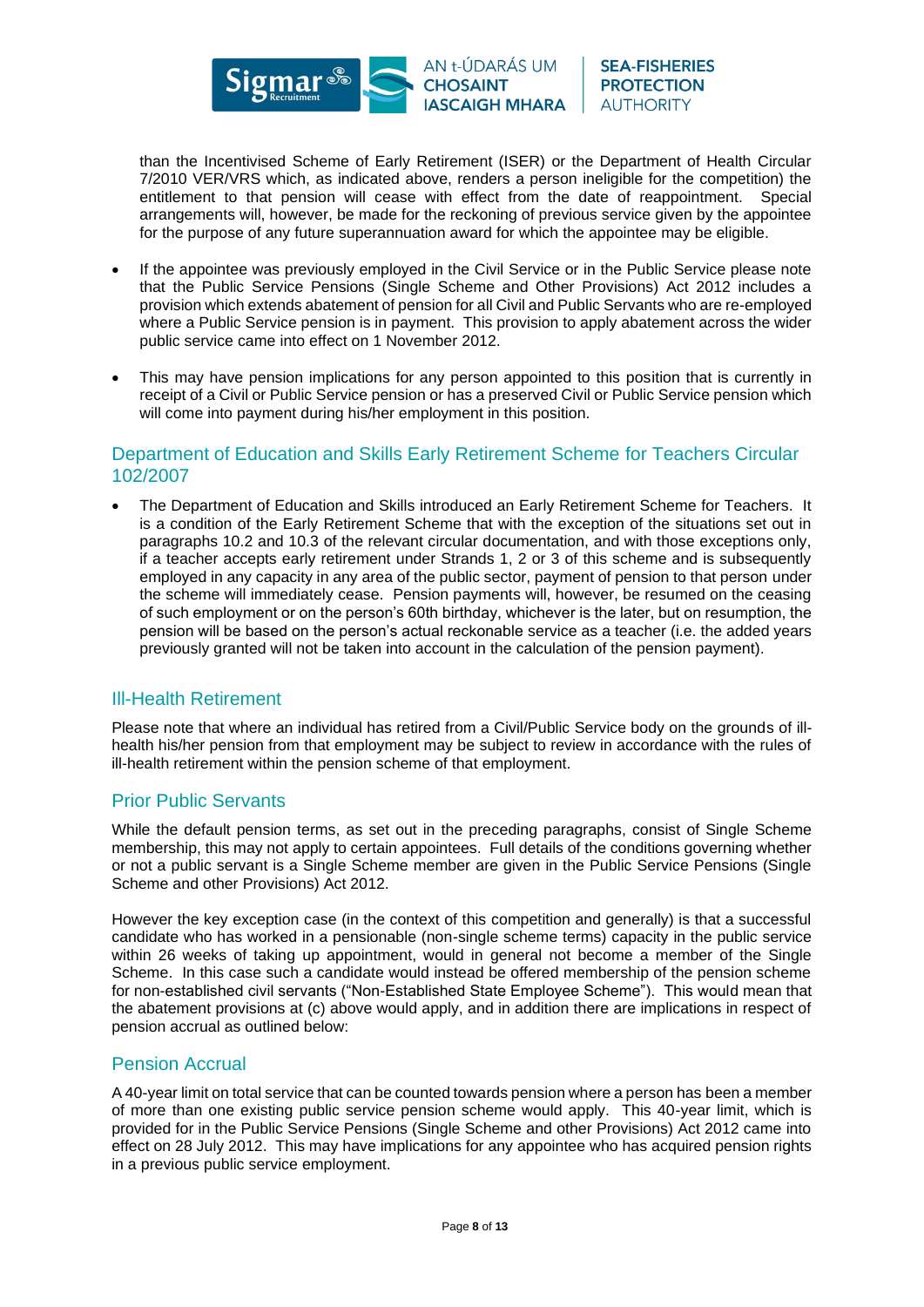

# Pension-Related Deduction

This appointment is subject to the pension-related deduction in accordance with the Financial Emergency Measure in the Public Interest Act 2009.

The above represents the principal conditions of service and is not intended to be the comprehensive list of all terms and conditions of employment which will be set out in the employment contract to be agreed with the successful candidates.

# **The Selection Process**

#### How to Apply:

All candidates should visit www.sfpajobs.com where there is a full list of available positions in the SFPA with the corresponding downloadable information booklet for each position. There will also be a link to the online application portal to where all applications must be submitted.

To apply, candidates must provide an up to date Application Form and submit their application form via the online application portal.

Only Application Forms fully submitted online will be accepted into the campaign. Applications will not be accepted after the closing date.

#### **Closing Date:**

Your application must be submitted on the online application portal **by 12pm mid-day on 27th June 2022.** If you do not receive an acknowledgement of receipt of your application within 24 hours of applying, please contact [smullen@sigmar.ie](mailto:smullen@sigmar.ie)

Campaign updates will be issued to your registered email address as entered on the online application portal.

The onus is on each applicant to ensure that they are in receipt of all communication from Sigmar Recruitment Consultants Ltd. You are advised to check your emails on a regular basis throughout the duration of the competition; in addition, being sure to check junk/spam folders should any emails be mistakenly filtered.

Sigmar Recruitment accepts no responsibility for communication not accessed or received by an applicant.

Candidates should make themselves available on the date(s) specified by Sigmar Recruitment Consultants Ltd. and should make sure that the contact details specified on their application form are correct.

#### Selection Process:

The Selection Process may include the following:

- Submission of Application Form
- Aptitude Testing
- Technical Knowledge or Skills based exercise
- Shortlisting of candidates based on the information contained in their Application
- Form
- Initial/preliminary interview
- Presentation or other exercises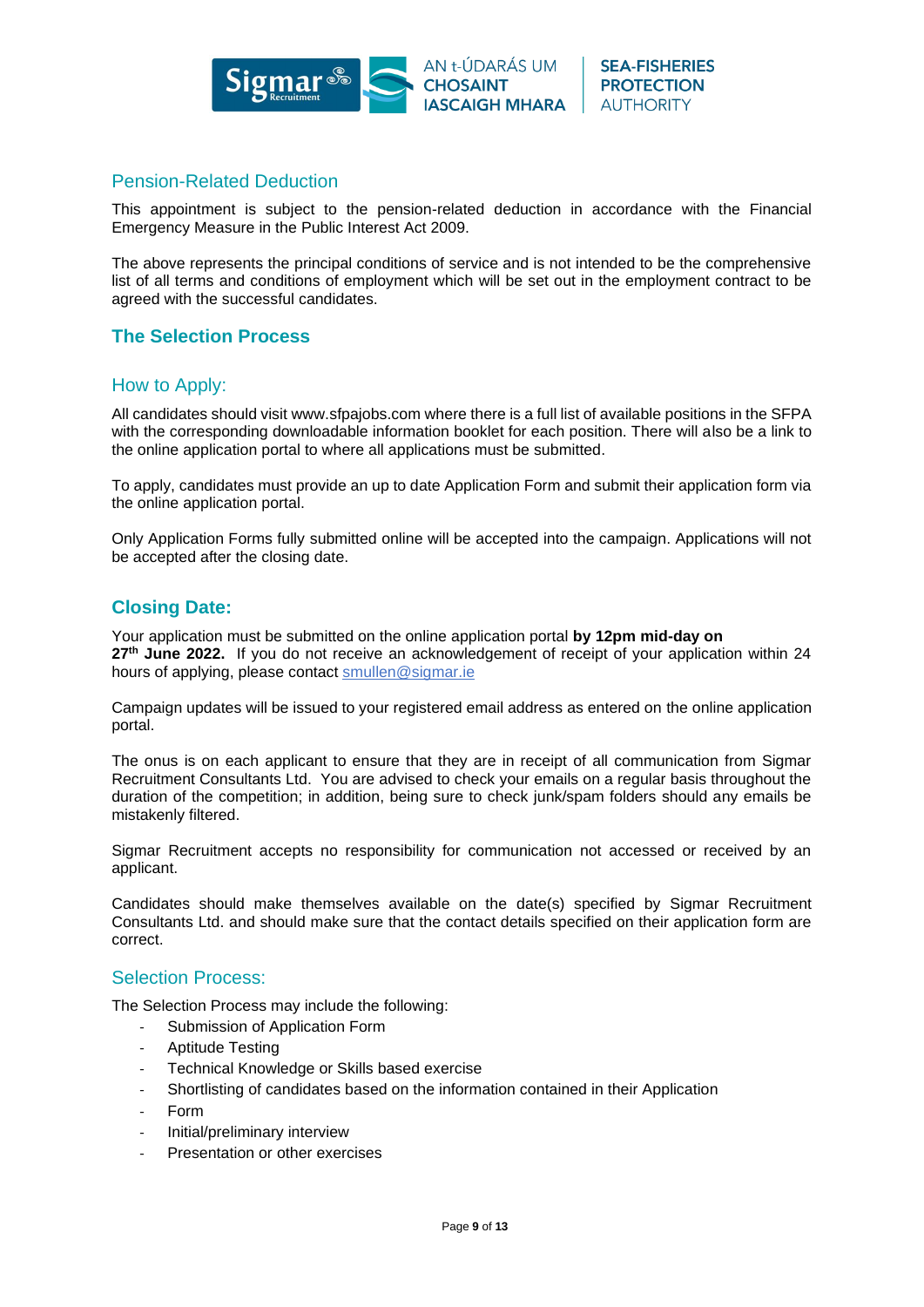

- A final competitive interview
- Any other tests or exercises that may be deemed appropriate

# Shortlisting:

Normally the number of applications received for a position exceeds that required to fill existing and future vacancies to the position. While you may meet the eligibility requirements of the competition, if the numbers applying for the position are such that it would not be practical to interview everyone, Sigmar Recruitment Consultants Ltd. may decide that a smaller number of applicants will only be called to interview.

In this respect, Sigmar Recruitment Consultants Ltd. provide for the employment of a short listing process to select a group for interview who, based on an examination of the application forms appear to be the most suitable for the position. An expert board will examine the application forms against a pre-determined criteria based on the requirements of the position. This is not to suggest that other candidates are necessarily unsuitable or incapable of undertaking the job, rather that there are some candidates, who based on their applications, appear to be better qualified and/or have more relevant experience. It is therefore in your own interest to provide a detailed and accurate account of your qualifications/experience on the application form.

# Order of Merit:

After offering the successful candidate the position the Sea Fisheries Protection Authority may form an order of merit which would be valid for 2 years from the date of the first appointment made. If this role becomes available again in that time frame, they may choose to revisit this panel and offer the next candidate on the order of merit but are not obliged to do so. Only candidates that pass the competency interview and meet the interview boards qualifying score may be included in the order of merit.

# Temporary Vacancies

In the event that temporary vacancies for this post arise during the lifetime of the Order of Merit, the SFPA reserve the right to offer such temporary posts on the basis of the results of this competition. Candidates who accept such a temporary post retain their placing on the Order of Merit and the acceptance of such a temporary appointment in no way interferes with the normal process of appointing candidates to permanent posts that may arise.

# **Confidentiality:**

Subject to the provisions of the Freedom of Information Act 2014 applications will be treated in strictest confidence.

#### **Security Clearance:**

Garda vetting may be sought in respect of individuals who come under consideration for appointment. The applicant will be required to complete and return a Garda vetting form should they come under consideration for appointment. This form will be forwarded to An Garda Síochána for security checks on all Irish and Northern Irish addresses at which they resided. If unsuccessful

This information will be destroyed by Sigmar Recruitment. If the applicant subsequently comes under consideration for another position, they will be required to supply this information again.

# **Other Important Information**

Sigmar Recruitment Consultants Ltd. will not be responsible for refunding any expenses incurred by candidates.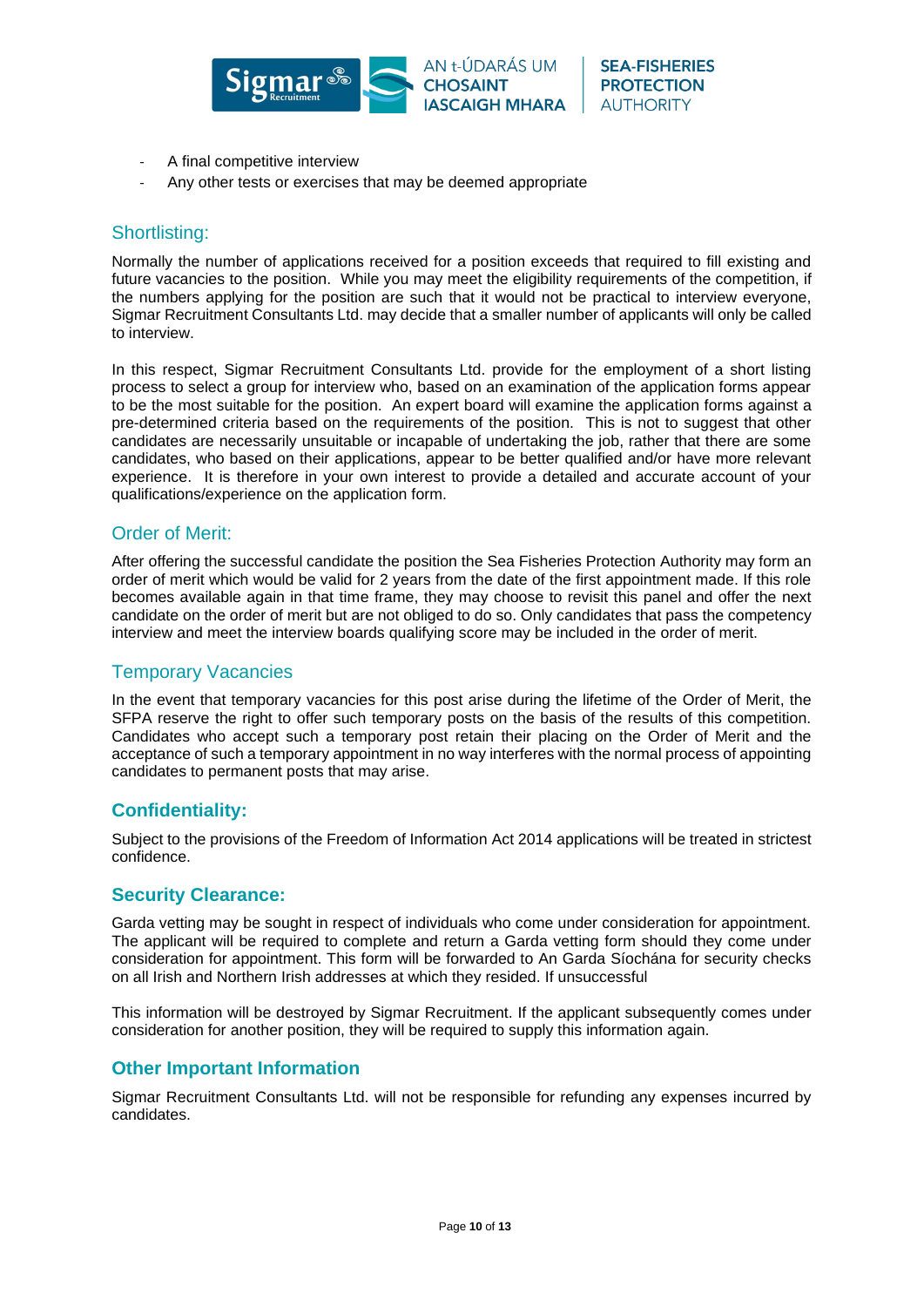

The admission of a person to a competition, or invitation to attend interview, or a successful result notification, is not to be taken as implying that Sigmar Recruitment Consultants Ltd. is satisfied that such a person fulfils the requirements or is not disqualified by law from holding the position and does not carry a guarantee that your application will receive further consideration.

It is important, therefore, for you to note that the onus is on you to ensure that you meet the eligibility requirements for the competition before attending for interview. If you do not meet these essential entry requirements but nevertheless attend for interview you will be putting yourself to unnecessary expense.

Prior to recommending any candidate for appointment to this position Sigmar Recruitment Consultants Ltd. will make all such enquiries that are deemed necessary to determine the suitability of that candidate. Until all stages of the recruitment process have been fully completed a final determination cannot be made nor can it be deemed or inferred that such a determination has been made.

Should the person recommended for appointment decline, or having accepted it, relinquish it or if an additional vacancy arises the Board may, at its discretion, select and recommend another person for appointment on the results of this selection process

# **Candidates' Rights - Review Procedures in relation to the Selection Process**

Sigmar Recruitment Consultants Ltd. will consider requests for review in accordance with the provisions of the codes of practice published by the CPSA. The Codes of Practice are available on the website of the Commission for Public Service Appointments <http://www.cpsa.ie/>.

Should a candidate be unhappy with an action or decision in relation to their application (where the selection is managed by Sigmar Recruitment Consultants Ltd.) they can seek feedback from Sigmar Recruitment. An initial review will be carried out internally by the candidate's recruitment contact as to why their application was deemed unsuccessful. The outcome of this review will be sent to the candidate in written format.

- Should a candidate be unhappy with an action or decision in relation to their application (where the selection is managed by Sigmar Recruitment) they can seek feedback from Sigmar Recruitment. An initial review will be carried out internally by the candidate's recruitment contact as to why their application was deemed unsuccessful. The outcome of this review will be sent to the candidate in written format.
- To request an initial review, a candidate must write to Sigmar within 5 working days of receiving notification of the decision on their application. Sigmar will carry out the initial review without delay. If the candidate is dissatisfied with the outcome, they may resort to the formal procedures within 2 working days of receiving notifications of the outcome of the initial review.
- Should the candidate not be satisfied with the outcome of the initial review, it will be referred to the Account Director who acts as the decision arbitrator.
- The decision arbitrator will be a person unconnected with the selection process and he/she will adjudicate on requests for review. The decision of the decision arbitrator in relation to such matters is final.

# **Candidates' Obligations**

Candidates should note that canvassing will disqualify and will result in their exclusion from the process.

#### Candidates must not:

- Knowingly or recklessly provide false information
- Canvass any person with or without inducements
- Interfere with or compromise the process in any way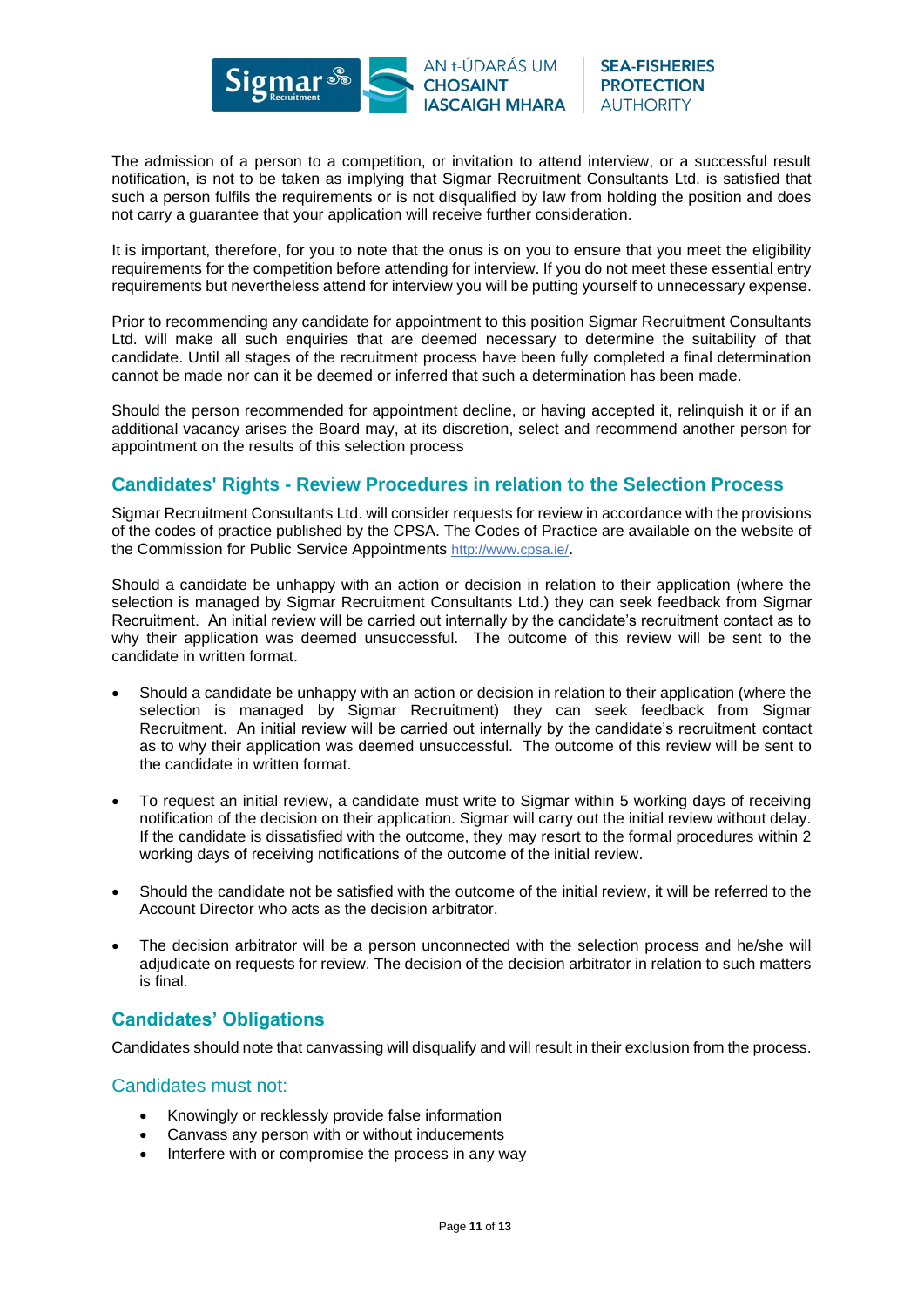

**SEA-FISHERIES** 

**PROTECTION** 

**AUTHORITY** 

• Any person who contravenes the above provisions or who assists another person in contravening the above provisions is guilty of an offence. A person who is found guilty of an offence is liable to a fine/or imprisonment.

In addition, where a person found guilty of an offence was or is a candidate at a recruitment process, then:

- Where he/she has not been appointed to a post, he/she will be disqualified as a candidate; and
- Where he/she has been appointed subsequently to the recruitment process in question, he/she shall forfeit that appointment.

# Specific candidate criteria

#### Candidates must:

- Have the knowledge and ability to discharge the duties of the post concerned
- Be suitable on the grounds of character
- Be suitable in all other relevant respects for appointment to the post concerned
- and if successful, they will not be appointed to the post unless they:
- Agree to undertake the duties attached to the post and accept the conditions under which the duties are, or may be required to be, performed
- Are fully competent and available to undertake, and fully capable of undertaking, the duties attached to the position
- Be passed medically fit to take up the appointment